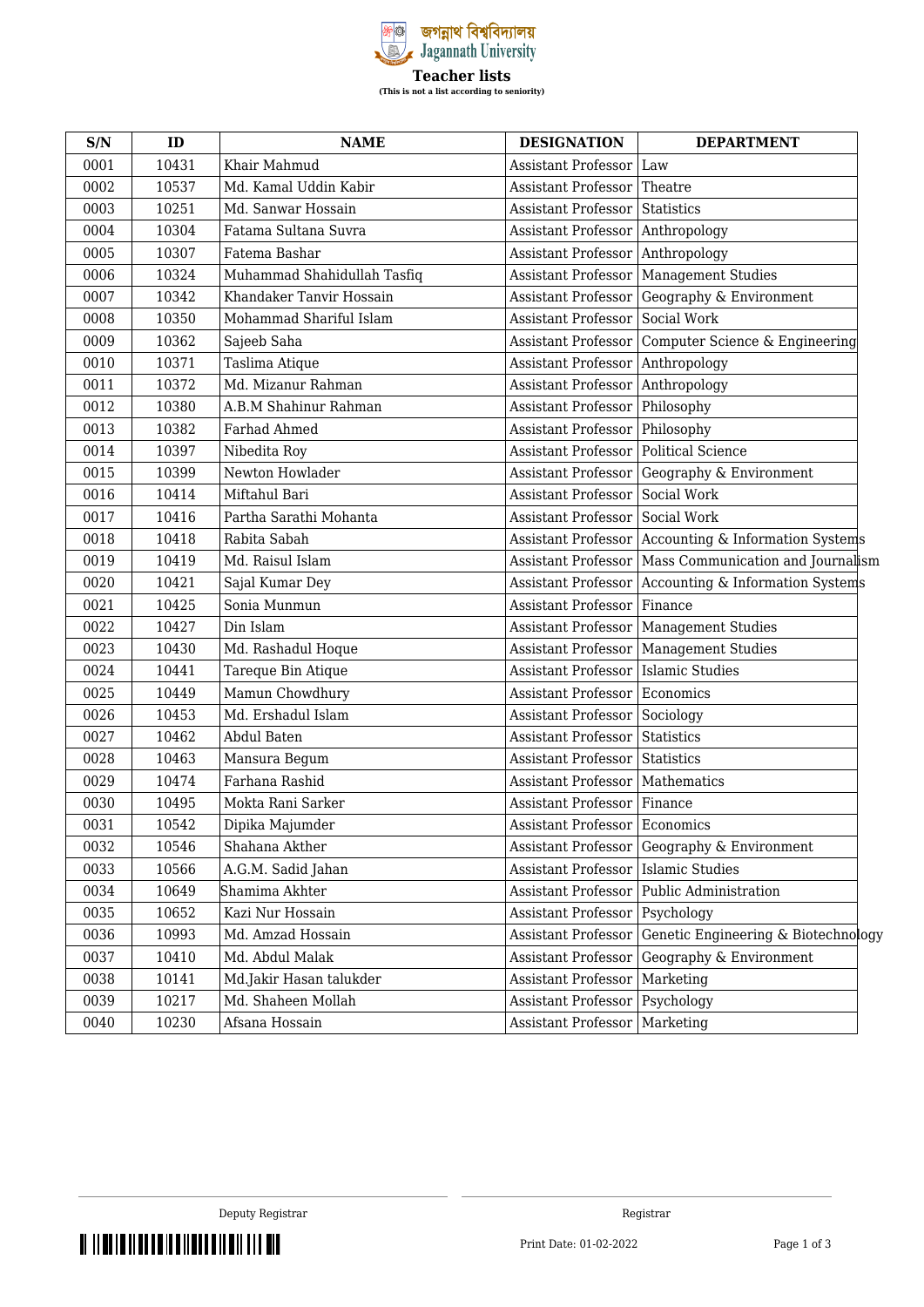| S/N  | ID    | <b>NAME</b>                    | <b>DESIGNATION</b>                      | <b>DEPARTMENT</b>                                 |
|------|-------|--------------------------------|-----------------------------------------|---------------------------------------------------|
| 0041 | 10270 | Md. Moynul Haque               | <b>Assistant Professor</b>              | Political Science                                 |
| 0042 | 10271 | Munira Jahan                   | <b>Assistant Professor</b>              | Political Science                                 |
| 0043 | 10334 | kazi Sabrina Rahman            | <b>Assistant Professor</b>              | Physics                                           |
| 0044 | 10364 | Mehnaz Tabassum                | Assistant Professor                     | Computer Science & Engineering                    |
| 0045 | 10383 | Afsana Ahmed                   | <b>Assistant Professor</b>              | History                                           |
| 0046 | 10400 | Md. Shariful Islam             | <b>Assistant Professor</b>              | Microbiology                                      |
| 0047 | 10409 | Md. Mohiuddin                  | Assistant Professor                     | Geography & Environment                           |
| 0048 | 10420 | Sk. Alamgir Hossain            | <b>Assistant Professor</b>              | Finance                                           |
| 0049 | 10438 | Md. Mofazzal Hossain           | <b>Assistant Professor</b>              | Law                                               |
| 0050 | 10445 | Nakhlu Zatul Akmam             |                                         | Assistant Professor   Islamic History and Culture |
| 0051 | 10447 | Shah Md. Ariful Abed           | <b>Assistant Professor</b>              | Bangla                                            |
| 0052 | 10448 | Khaleda Chowdhury              | Assistant Professor                     | History                                           |
| 0053 | 10455 | Ashadullahell Gahlib           | <b>Assistant Professor</b>              | Bangla                                            |
| 0054 | 10458 | Md. Shariful Islam             | <b>Assistant Professor</b>              | Bangla                                            |
| 0055 | 10461 | Rebeka Sultana                 | Assistant Professor                     | Statistics                                        |
| 0056 | 10465 | Munira Azhar Urmee             | Assistant Professor   Psychology        |                                                   |
| 0057 | 10466 | Rajeka Fardosh Tany            | <b>Assistant Professor</b>              | Psychology                                        |
| 0058 | 10467 | Hamida Akter                   | Assistant Professor                     | <b>Psychology</b>                                 |
| 0059 | 10469 | Shamima Akter                  | <b>Assistant Professor</b>              | Psychology                                        |
| 0060 | 10473 | Goutam Kumar Saha              | <b>Assistant Professor</b>              | Mathematics                                       |
| 0061 | 10476 | Moha. Khaled Saifullah         |                                         | Assistant Professor   Islamic History and Culture |
| 0062 | 10481 | Muhammad Abdul Mannan Howlader | <b>Assistant Professor</b>              | History                                           |
| 0063 | 10485 | Sabrin Nahar Luchi             | Assistant Professor                     | Bangla                                            |
| 0064 | 10490 | Lamia Islam                    | <b>Assistant Professor</b>              | Political Science                                 |
| 0065 | 10491 | Khandaker Fatema Zahra         | <b>Assistant Professor</b>              | Anthropology                                      |
| 0066 | 10492 | Sharif Noorjahan               | Assistant Professor                     | Political Science                                 |
| 0067 | 10499 | Sumon Kumer Mazumder           | <b>Assistant Professor</b>              | Anthropology                                      |
| 0068 | 10501 | Arifin Islam                   | <b>Assistant Professor</b>              | Accounting & Information Systems                  |
| 0069 | 10502 | Riffat Farhana                 | Assistant Professor                     | Public Administration                             |
| 0070 | 10504 | Ajmira Sultana                 | Assistant Professor   Political Science |                                                   |
| 0071 | 10505 | Ireen Sultana                  | Assistant Professor Sociology           |                                                   |
| 0072 | 10507 | Noorana                        | Assistant Professor   Political Science |                                                   |
| 0073 | 10508 | Mst. Maksuda Begum             | Assistant Professor                     | Accounting & Information Systems                  |
| 0074 | 10509 | Kawser Ahmed Shiblu            | Assistant Professor                     | Finance                                           |
| 0075 | 10522 | Shahjadi Ireen                 | <b>Assistant Professor</b>              | Statistics                                        |
| 0076 | 10524 | Moontaha Mahbub                | Assistant Professor                     | Botany                                            |
| 0077 | 10525 | Anika Tabassum                 | Assistant Professor                     | <b>Botany</b>                                     |
| 0078 | 10526 | Sanjida Rahman Mollika         | Assistant Professor                     | <b>Botany</b>                                     |
| 0079 | 10535 | Md. Mahmudul Hasan             | <b>Assistant Professor</b>              | Music                                             |
| 0080 | 10555 | Sriman Delip Kumar Das         | Assistant Professor                     | Zoology                                           |
| 0081 | 10556 | Mehrab Chowdhury               | <b>Assistant Professor</b>              | Zoology                                           |
| 0082 | 10653 | Syed Muhammad Sajjad Kabir     | Assistant Professor                     | Psychology                                        |
| 0083 | 10654 | Md. Farijul Islam              | Assistant Professor                     | Marketing                                         |
| 0084 | 10793 | Farjana Misu                   | <b>Assistant Professor</b>              | Statistics                                        |
| 0085 | 22284 | Shamima Akhter                 | Assistant Professor                     | Public Administration                             |

THE THE REPORT OF THE REPORT OF THE REPORT OF THE REPORT OF THE REPORT OF THE REPORT OF THE REPORT OF THE REPORT OF THE REPORT OF THE REPORT OF THE REPORT OF THE REPORT OF THE REPORT OF THE REPORT OF THE REPORT OF THE REPO